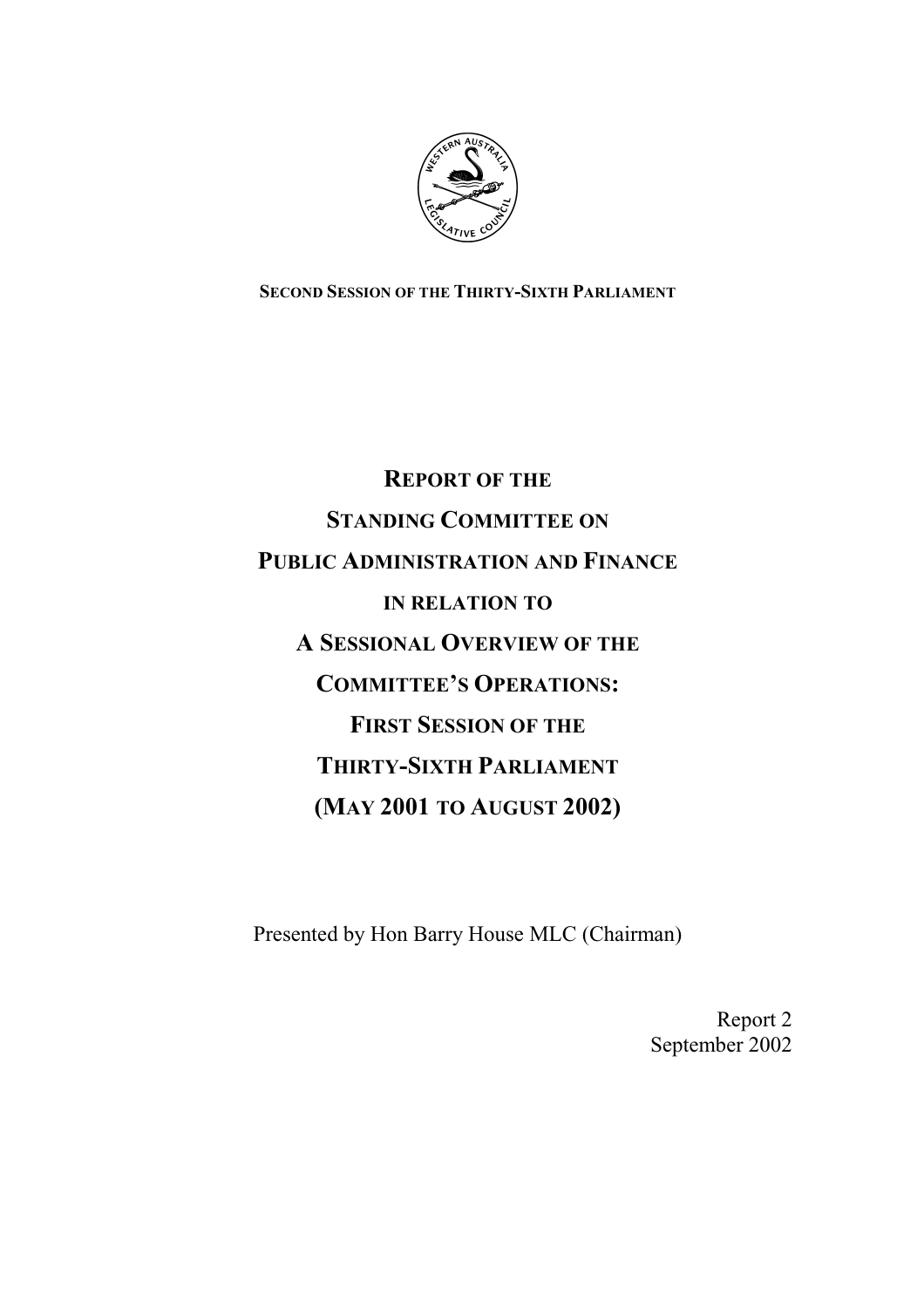# **STANDING COMMITTEE ON PUBLIC ADMINISTRATION AND FINANCE**

#### **Date first appointed:**

May 24 2001

#### **Terms of Reference:**

The following is an extract from Schedule 1 of the Legislative Council Standing Orders:

#### "**2. Public Administration and Finance Committee**

- 2.1 A Public Administration and Finance Committee is established.
- 2.2 The Committee consists of 7 members.
- 2.3 The functions of the Committee are
	- (a) to inquire into and report on the structure, efficiency, effectiveness, and economic management of the system of public administration;
	- (b) to consider and report on any bill or other matter referred by the House;
	- (c) to inquire into and report on practice or procedure applicable or relating to administrative acts or decisions (either generally or in a particular case without inquiring into or reporting on the merits of the case);
	- (d) to inquire into and report on the existence, adequacy, or availability, of merit and judicial review of administrative acts or decisions;
	- (e) to consult regularly with the Parliamentary Commissioner for Administrative Investigations, the Auditor General, the Public Sector Standards Commissioner, the Information Commissioner, and any person holding an office of a like character.
- 2.4 Subject to subclause 2.3 (b), the following are excluded from inquiry by the Committee
	- (a) the Governor's establishment;
	- (b) the constitution and administration of Parliament;
	- (c) the operations of the Executive Council;
	- (d) a decision made by a person acting judicially;
	- (e) a decision made by a person to exercise, or not exercise, a power of arrest or detention."

#### **Members of the Committee during the First Session of the Thirty-Sixth Parliament:**

| Hon Barry House MLC (Chairman)      | Hon John Fischer MLC |
|-------------------------------------|----------------------|
| Hon Ed Dermer MLC (Deputy Chairman) | Hon Dee Margetts MLC |
| Hon Murray Criddle MLC              | Hon Ken Travers MLC  |
| Hon Sue Ellery MLC                  |                      |

#### **Staff of the Committee during the First Session of the Thirty-Sixth Parliament:**

|  | Paul Grant, Advisory Officer (Legal) | Sarah Kearney, Committee Clerk |
|--|--------------------------------------|--------------------------------|
|--|--------------------------------------|--------------------------------|

**Address:**

Parliament House, Perth WA 6000, Telephone (08) 9222 7222 Website: http://www.parliament.wa.gov.au

**ISBN 0 7307 6474 5**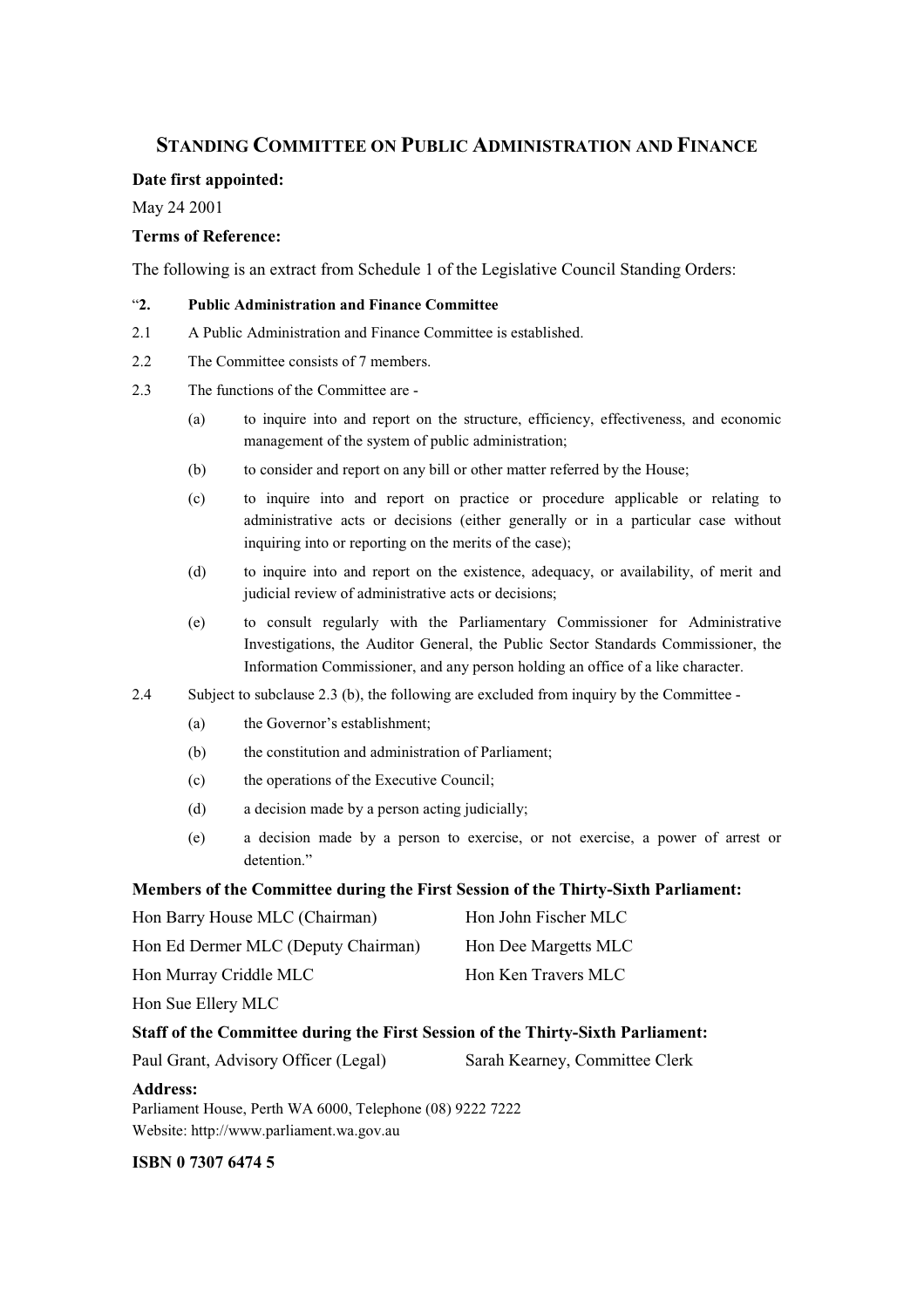# **CONTENTS**

| 1              |                                                                                     |  |
|----------------|-------------------------------------------------------------------------------------|--|
| 2              | CONSULTATION WITH INDEPENDENT STATUTORY OFFICE-HOLDERS 1                            |  |
| 3              |                                                                                     |  |
|                |                                                                                     |  |
|                | Inquiry into the Impact of State Government Actions and Processes on the Use        |  |
|                |                                                                                     |  |
|                |                                                                                     |  |
|                |                                                                                     |  |
|                |                                                                                     |  |
|                |                                                                                     |  |
|                |                                                                                     |  |
| $\overline{4}$ |                                                                                     |  |
|                |                                                                                     |  |
|                |                                                                                     |  |
|                | Petition Requesting that an Inquiry be held into the Department for                 |  |
|                |                                                                                     |  |
|                | Request for an Inquiry into the dispensing of medicine under the Poisons Act 1964 7 |  |
|                | Correspondence with the Auditor General over the timing of the tabling of           |  |
|                | the Auditor General's reports and his briefings on such reports for Members         |  |
|                |                                                                                     |  |
| 5              |                                                                                     |  |
|                |                                                                                     |  |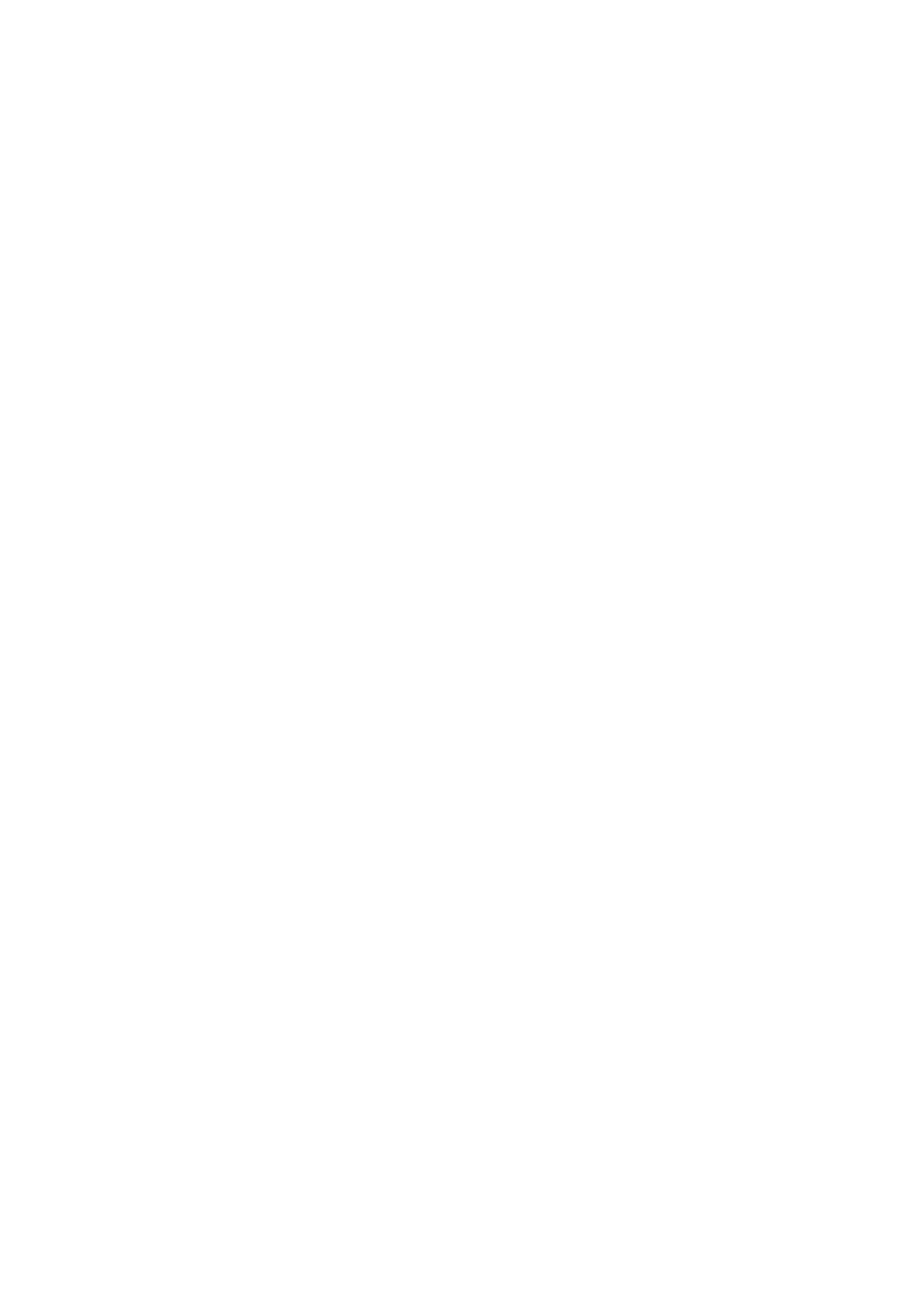# <span id="page-4-0"></span>**REPORT OF THE STANDING COMMITTEE ON PUBLIC ADMINISTRATION AND FINANCE**

# **IN RELATION TO**

# **A SESSIONAL OVERVIEW OF THE COMMITTEE'S OPERATIONS:**

# **FIRST SESSION OF THE THIRTY-SIXTH PARLIAMENT**

**(MAY 2001 TO AUGUST 2002)**

## **1 HISTORY AND PURPOSE OF THE COMMITTEE**

- 1.1 The Public Administration and Finance Committee (**Committee**) was established on May 24 2001, in the first session of the 36th Parliament, as part of a series of significant changes to the Legislative Council committee system.
- 1.2 The Committee is, in many respects, simply a combination of the functions of the former Legislative Council Standing Committee on Public Administration (1996- 2001) and the former Legislative Council Standing Committee on Estimates and Financial Operations (1989-2001), minus the latter committee's function of conducting annual hearings into the Western Australian Government's estimates of expenditure.
- 1.3 The Committee's area of interest and its potential subjects for inquiry cover an extremely broad range of matters relating to the activities of the State Government. Subject to the few notable exceptions specified in paragraph 2.4 of its terms of reference, the Committee may initiate an inquiry into any aspect of the administration of the State public sector or the expenditure of public funds.

# **2 CONSULTATION WITH INDEPENDENT STATUTORY OFFICE-HOLDERS**

- 2.1 Paragraph 2.3(e) of the Committee's terms of reference states that one of the functions of the Committee is to consult regularly with the Parliamentary Commissioner for Administrative Investigations (also known as the "Ombudsman"), the Auditor General, the Public Sector Standards Commissioner, the Information Commissioner, and any person holding an office of a like character.
- 2.2 Between August 27 2001 and April 10 2002, the Committee held private briefings with the following independent statutory office-holders:
	- Parliamentary Commissioner for Administrative Investigations;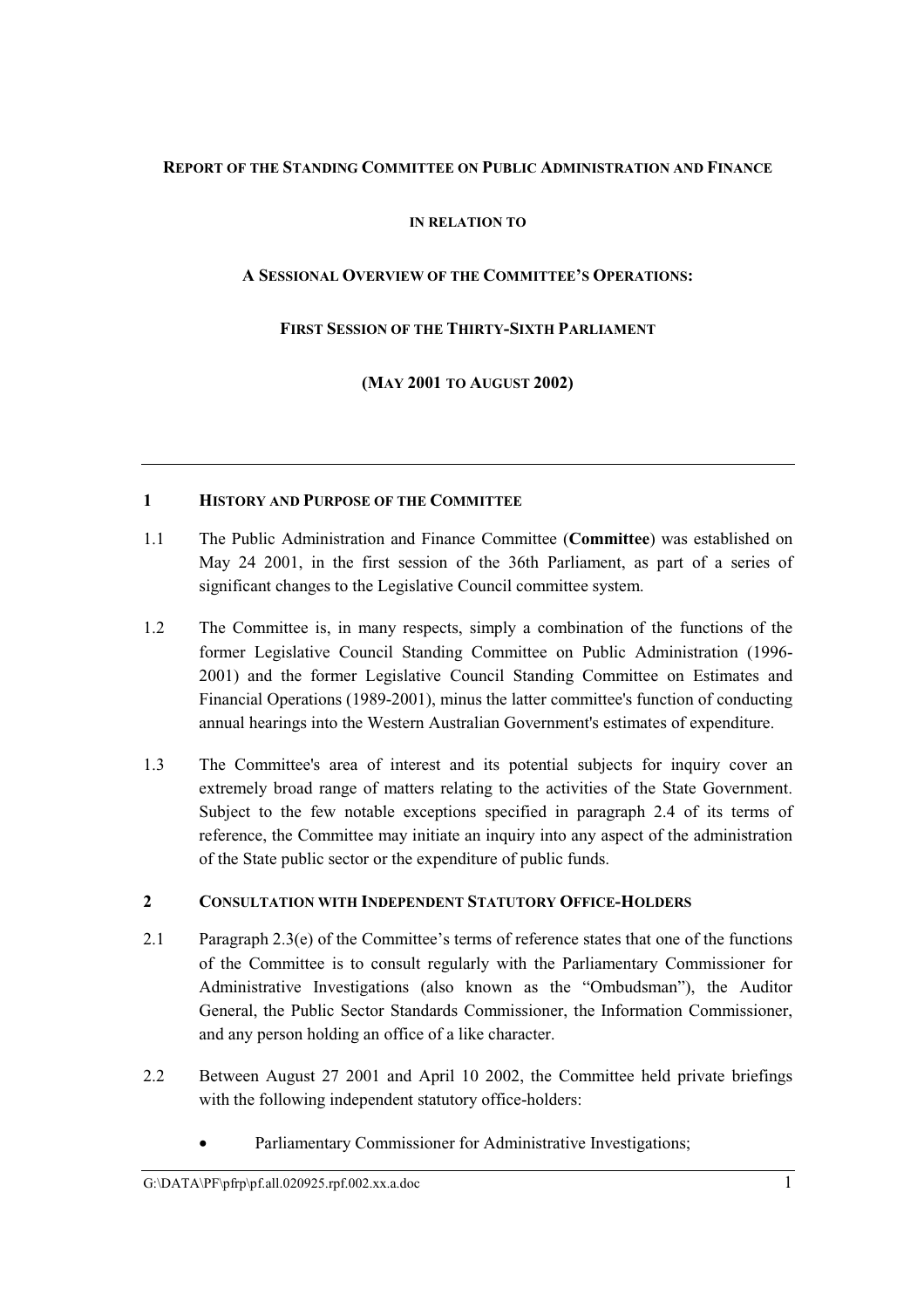- <span id="page-5-0"></span>• Auditor General:
- Public Sector Standards Commissioner;
- Information Commissioner; and
- Inspector of Custodial Services.
- 2.3 It should be noted that the Inspector of Custodial Services, although falling clearly within the category of independent statutory office-holder referred to in the Committee's terms of reference, was initially invited to appear before the Committee on the motion of Hon John Fischer MLC in relation to comments that the Inspector had made to the media concerning the conditions in Immigration Department detention centres in the north of the State, and the flow-on effects of over-crowding in these Commonwealth detention centres on the State-run prisons system.
- 2.4 The Committee found these private briefings to be beneficial in obtaining a greater understanding of the role and the current activities of these independent statutory office-holders, and in identifying possible future lines of inquiry for the Committee. The feedback received by the Committee from many of these independent statutory office-holders also indicated that they too found the exercise to be valuable in establishing a dialogue between their offices and the Committee/Parliament.

# **3 INQUIRIES**

- $3.1$  During the First Session of the  $36<sup>th</sup>$  Parliament, the Committee undertook the following formal inquiries:
	- 3.1.1 Planning Appeals Amendment Bill 2001 (Report 1, March 2002).
	- 3.1.2 Inquiry into the Impact of State Government Actions and Processes on the Use and Enjoyment of Freehold and Leasehold Land in Western Australia (ongoing).

#### **Planning Appeals Amendment Bill 2001**

- 3.2 The Legislative Council referred the Planning Appeals Amendment Bill 2001 to the Committee on November 8 2001, to inquire into the bill and report back no later than December 5 2001. The bill was primarily concerned with the establishment of a single, independent, specialist appellate body for dealing with all planning appeals, based on significant alterations to the existing Town Planning Appeals Tribunal.
- 3.3 For the purposes of this inquiry, Hon Graham Giffard MLC was a substitute member for Hon Ken Travers MLC pursuant to Standing Order 326A. The Clerk of the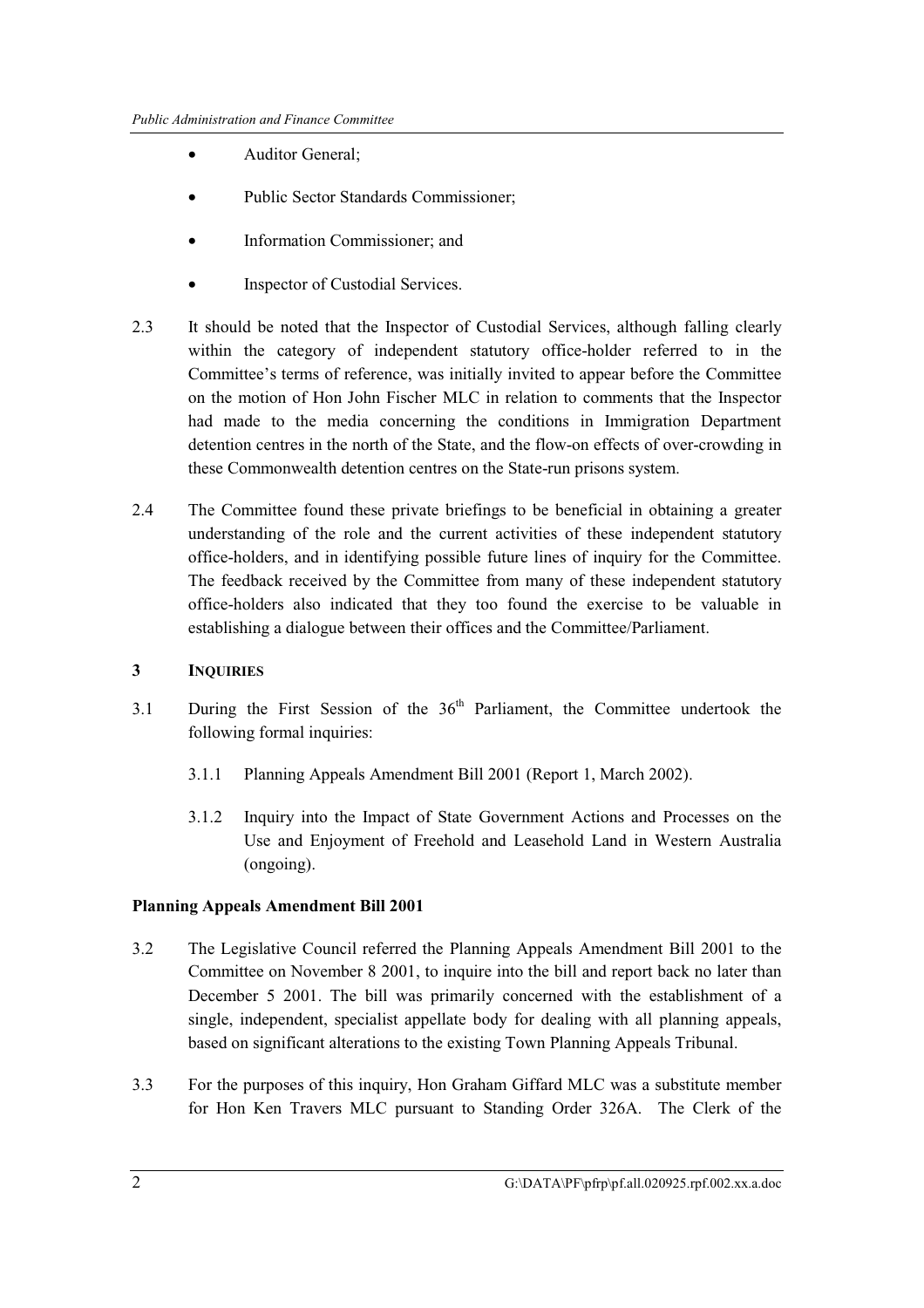<span id="page-6-0"></span>Legislative Council acted as the Advisory Officer (Legal) to the Committee for this inquiry.

- 3.4 The inquiry was conducted essentially by way of approaching stakeholders directly for written submissions, and through a series of detailed correspondence between the Committee and the Minister for Planning and Infrastructure.
- 3.5 The Committee obtained from the Legislative Council a number of extensions to the reporting date - up to March 28 2002. The Committee's report on the bill, Report 1, was presented to the Legislative Council on March 27 2002.

# **Inquiry into the Impact of State Government Actions and Processes on the Use and Enjoyment of Freehold and Leasehold Land in Western Australia**

#### *Inquiry Terms of Reference*

- 3.6 On September 26 2001, the Committee resolved to conduct an inquiry and report to the Legislative Council on *"the impact of State Government agencies, or any other publicly funded body, and/or legislation on the use and enjoyment of freehold and leasehold land in Western Australia, having regard to:*
	- *1. The administrative practices or procedures and legislation in place in relation to:*
		- *(a) the compulsory acquisition of freehold and leasehold land by State Government agencies, by publicly funded bodies or by State Government on behalf of private interests;*
		- *(b) the imposition of restrictions on land use by means of environmental or planning policies and processes;*
		- *(c) whether there are time delays in environmental assessments and planning processes at Local and State Government levels, and if so, the reasons for such time delays;*
		- *(d) applications for landholders to clear their land;*
		- *(e) the rights of freehold and leasehold landholders when the Crown grants mineral rights over land to third parties;*
		- *(f) the freeholding of Crown land and the consequent processes and time schedules;*
		- *(g) the adequacy and effectiveness of compensation practices and procedures; and:*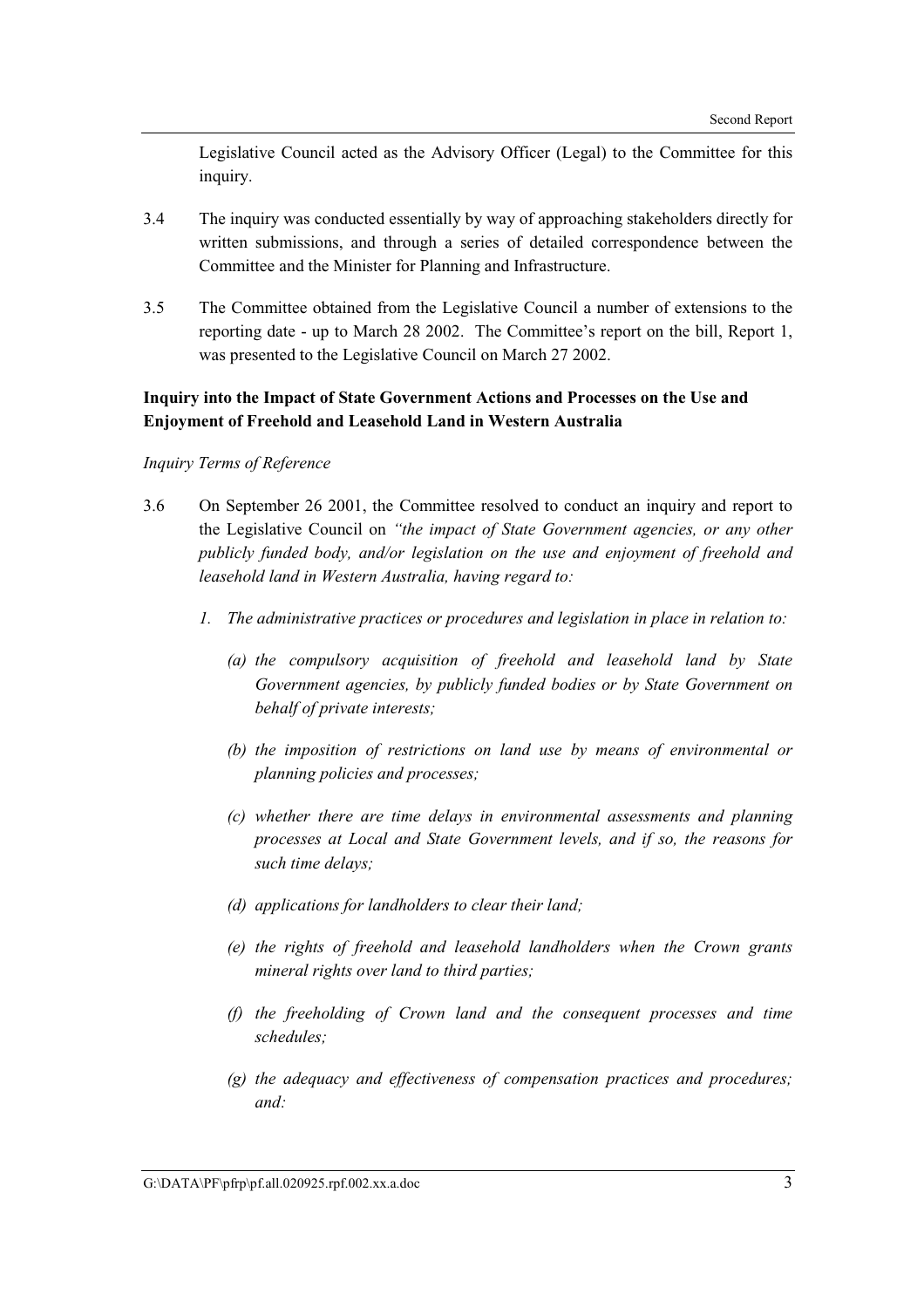- <span id="page-7-0"></span>*(h) the obtaining of fair, prompt and cost effective remedies and/or dispute resolution between landholders and State Government Departments and Agencies.*
- *2. Any other relevant matters in relation to the impact of State Government legislation, departmental, agency or any other publicly funded body, practice and procedure affecting the use and enjoyment of freehold and leasehold land in Western Australia."*
- 3.7 As well as facilitating the investigation of a broad range of new issues, this inquiry incorporates aspects of two previous inquiries conducted by former Legislative Council standing committees. Over 1999 and 2000, the Standing Committee on Public Administration conducted an inquiry into the land clearing application process and the Standing Committee on Constitutional Affairs conducted an inquiry into a petition concerning the erosion of private property rights. As part of the current inquiry, the Committee will also be considering the written submissions made, and the transcripts of hearings held, in relation to those two previous incomplete inquiries by way of background information.

# *Call for Written Submissions*

3.8 The Committee advertised for written submissions to the inquiry in *The West Australian* newspaper and in major regional newspapers during October 2001. To date, the Committee has received in excess of 120 written submissions.

# *Briefings with Government Agencies*

- 3.9 On April 17 2002, the Committee commenced a series of private, informal, briefings with State Government agencies and bodies in order to gain a basic background understanding of the administrative processes and key issues that may arise during the inquiry. Between April 17 2002 and May 22 2002, the Committee met with representatives of the following agencies and bodies:
	- Department of Land Administration;
	- Environmental Protection Authority;
	- Department of Environmental Protection/Water and Rivers Commission (shortly to be merged into a new "Department of Environment, Water and Catchment Protection");
	- Western Power Corporation;
	- Department for Planning and Infrastructure/Western Australian Planning Commission; and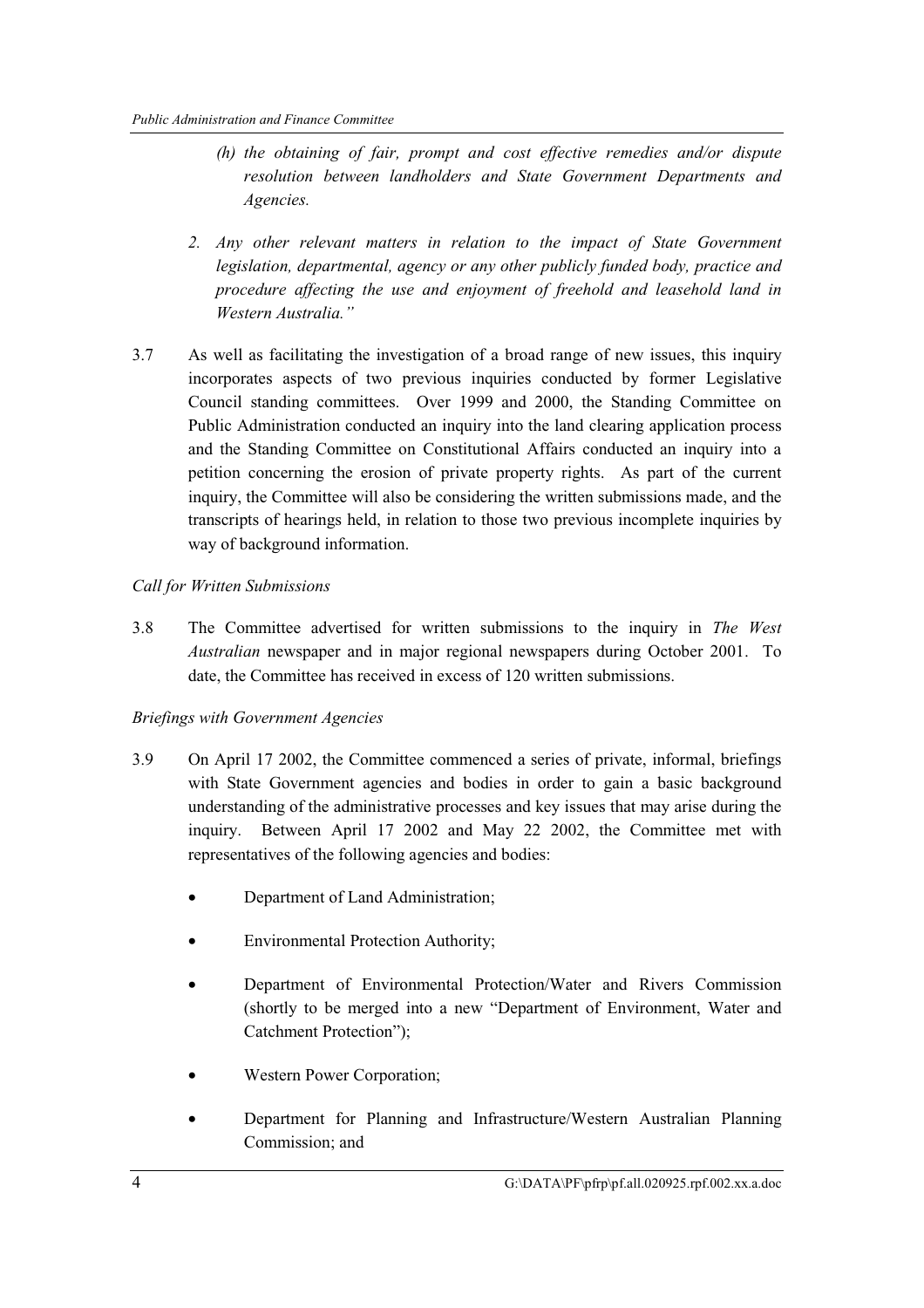- Water Corporation.
- <span id="page-8-0"></span>3.10 Further briefings will be held with relevant agencies and bodies over the remainder of 2002.

#### *Public Hearings*

- 3.11 Public hearings for the inquiry, to be held over the last six months of 2002, were advertised during July 2002 to be held as follows:
	- August 19 2002 in Perth;
	- August 27 2002 in Mandurah;
	- August 28 2002 in Busselton;
	- August 29 2002 in Albany;
	- September 11 2002 in Northam;
	- September 25 2002 in Perth;
	- October 2 2002 in Dandaragan; and
	- October 3 2002 in Geraldton.<sup>1</sup>
- 3.12 Further hearing dates are likely to be allocated over the remainder of 2002 and possibly also into 2003.

# *Estimated Reporting Date*

 $\overline{a}$ 

3.13 At this stage the Committee anticipates presenting its report on this inquiry to the Legislative Council in June 2003, although given the breadth of the issues under inquiry it is possible that an interim report may be tabled towards the end of this year or in early 2003.

#### **4 OTHER WORK UNDERTAKEN**

#### **Briefing on the Machinery of Government Report**

4.1 On August 22 2002, the Committee received a briefing from the Department of the Premier and Cabinet on the report *Government Structures for Better Results: The*

<sup>1</sup> Please note that all of the above hearings proceeded as scheduled except for those hearings scheduled for Albany and Geraldton, which were cancelled due to a lack of response. Further Perth hearings have been scheduled.

G: $\Delta\Pr\phi$ frp\pf.all.020925.rpf.002.xx.a.doc 5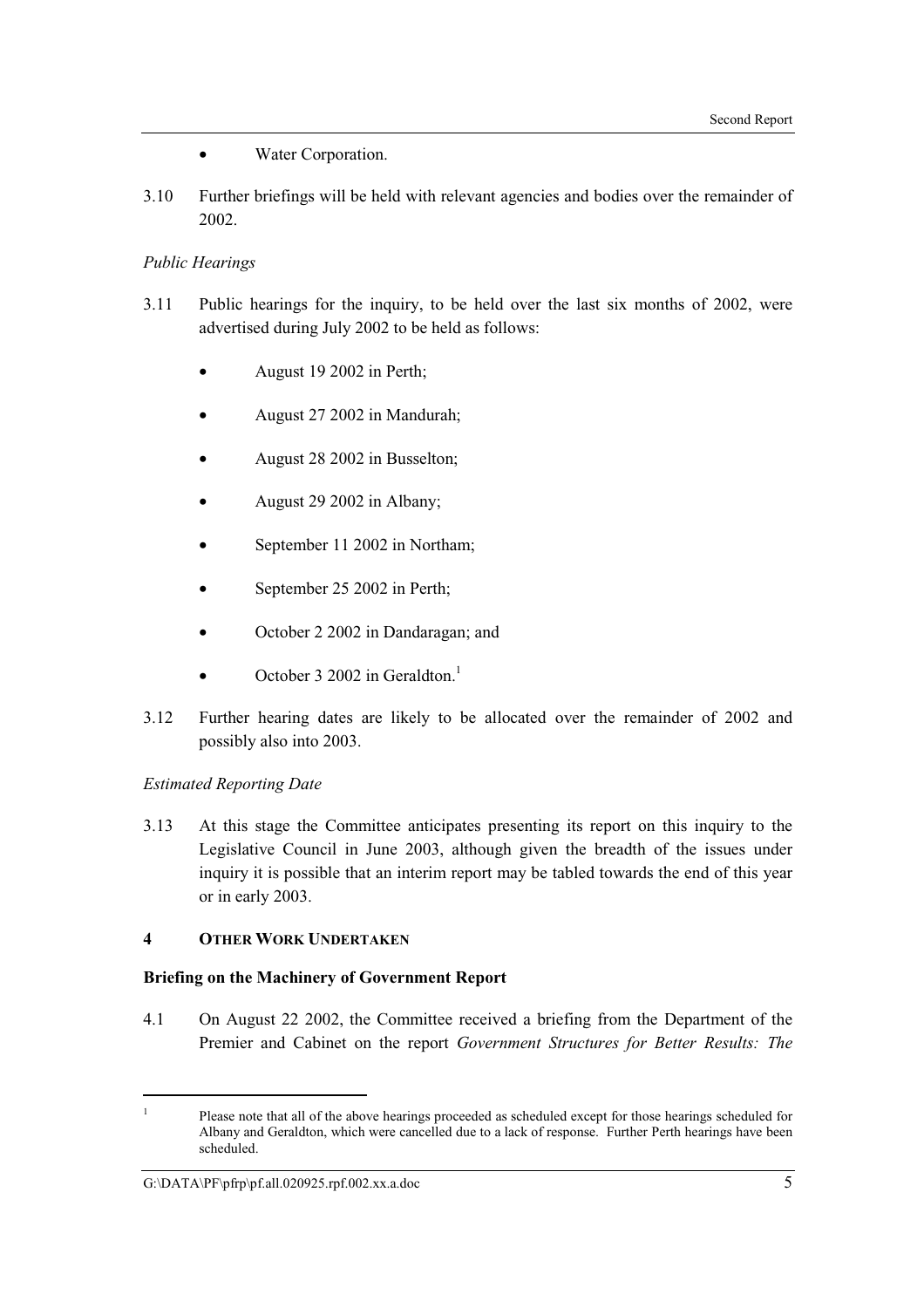<span id="page-9-0"></span>*Report of the Taskforce Established to Review the Machinery of Western Australia's Government* (June 2001).

# **Briefing on the Budget Papers**

4.2 On September 19 2001, the Committee received a briefing from the Department of Treasury and Finance on the Budget Papers and the Budget process for 2001/02. The introduction of the capital user charge and full accrual accounting had necessitated a number of changes to the format of the Budget Papers from previous years, and theses changes were outlined to the Committee during the briefing.

# **Petition Requesting that an Inquiry be held into the Department for Community Development**

- 4.3 In August 2001, the Committee received a petition (Tabled Paper No. 401, tabled June 12, 2001) that was referred by the Standing Committee on Environment and Public Affairs relating to a request for an inquiry to be conducted into the Department for Community Development.
- 4.4 The petition had been tabled in substantially the same form on a number of occasions over the course of the  $35<sup>th</sup>$  Parliament. The re-tabling of the petition had been due to the practicalities of the annual prorogation of the Parliament and the fact that the various forms of the petition had been the subject of ongoing, but intermittent, investigations by the former Standing Committee on Constitutional Affairs since at least 1997.
- 4.5 The Committee conducted its own review of material relating to the petition which had been gathered over the years and which is presently held by the Clerk of the Legislative Council. The Committee also obtained further information on a number of issues from the Department for Community Development.
- 4.6 Based on the Committee's investigations and deliberations, conducted between August 2001 and June 2002, the Committee resolved not to conduct a formal inquiry into the issues raised by the petition. Amongst the factors that led to the Committee's decision not to conduct a formal inquiry were:
	- a) the time that had elapsed since the events in 1994 which had given rise to the petition;
	- b) from the Committee's investigations, it could find no evidence of systemic problems in the administration of the Department for Community Development, and the Committee was satisfied that, *prima facie*, there are sufficient and transparent grievance procedures available to any person who has a complaint concerning administrative actions taken by the Department,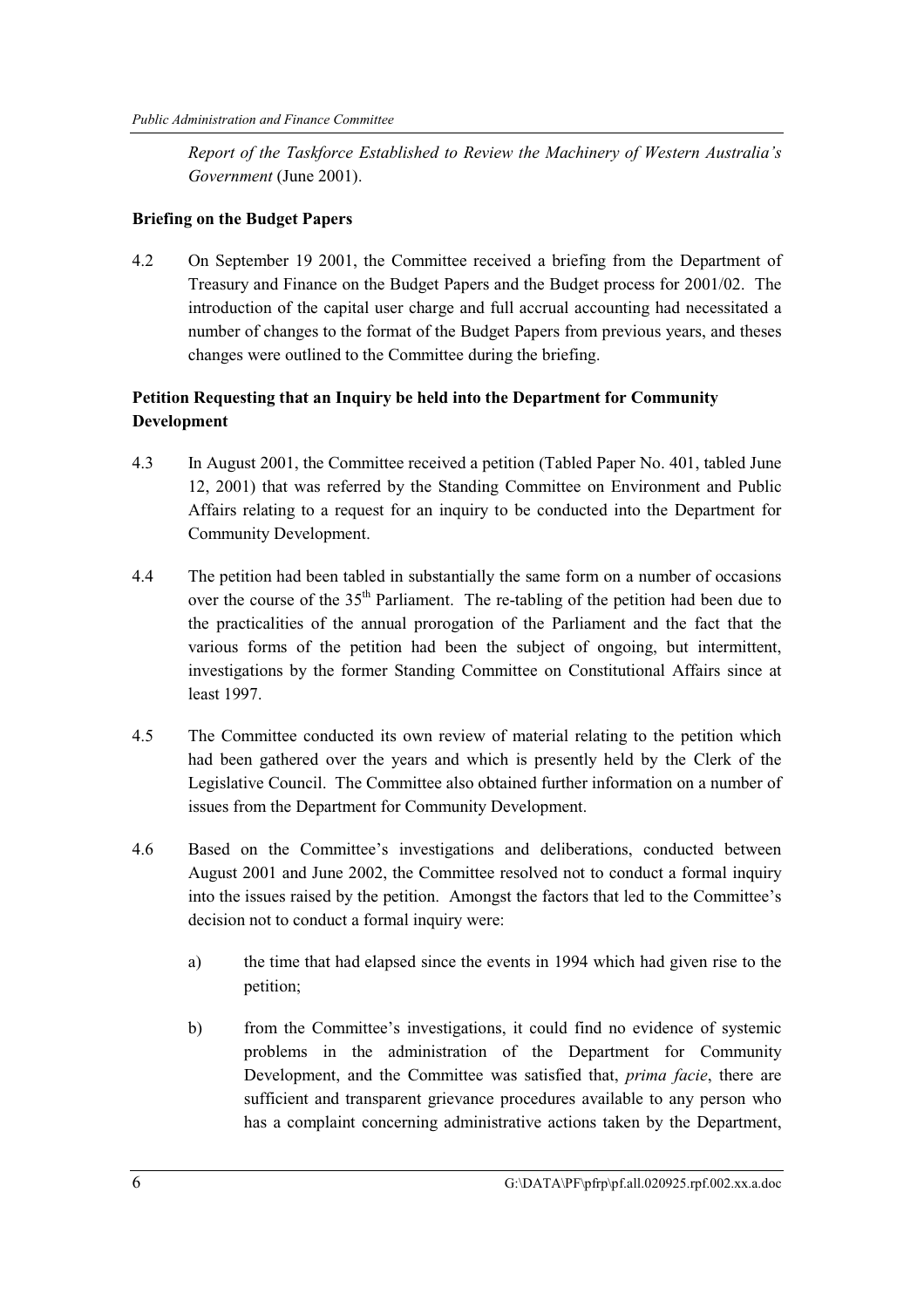ranging from internal review, independent investigators such as the Ombudsman, and ultimately judicial review; and

- <span id="page-10-0"></span>c) the Committee also noted the Government's current plans to introduce into the Parliament legislation to significantly amend the *Child Welfare Act 1947,* the *Community Services Act 1972* and the *Welfare and Assistance Act 1961*. Amongst the anticipated amendments are proposed new grievance procedures for the Department for Community Development. At the time when that amending legislation is introduced into the Legislative Council, it may be appropriate for this Committee, or another relevant committee, to examine the proposed new legislation and consider it in the light of the past experiences of people who have dealt with the Department for Community Development, such as the petitioner.
- 4.7 Both the petitioner and the Standing Committee on Environment and Public Affairs were advised of the Committee's decision in a letter dated June 19 2002.

## **Request for an Inquiry into the dispensing of medicine under the Poisons Act 1964**

- 4.8 In October 2001, the Committee considered a request made by a member of the public for an inquiry into the procedures for the dispensing of medicine in both public and private hospitals under the *Poisons Act 1964*.
- 4.9 The Committee considered the material provided in support of the request and resolved not to undertake a formal inquiry into the issue. The Committee's decision not to conduct a formal inquiry into the issue was based upon the following facts:
	- a) The function of the Standing Committee on Public Administration and Finance is primarily to inquire into and report on the structure, efficiency, effectiveness, and economic management of the system of public administration in Western Australia. To that end, the Committee generally focuses its attention on administrative acts and decisions of officers in the public sector.
	- b) Although it is clear that the Western Australian Government has an important role in the regulation of the private health sector, the Committee was concerned that the type of inquiry which the Committee was asked to undertake would fall on the periphery of the Committee's terms of reference.
	- c) The Committee noted that a more appropriate parliamentary committee to consider the request may be the Legislative Assembly Education and Health Standing Committee. That committee has a specific interest in the adequacy of legislation and regulations within the Health portfolio.